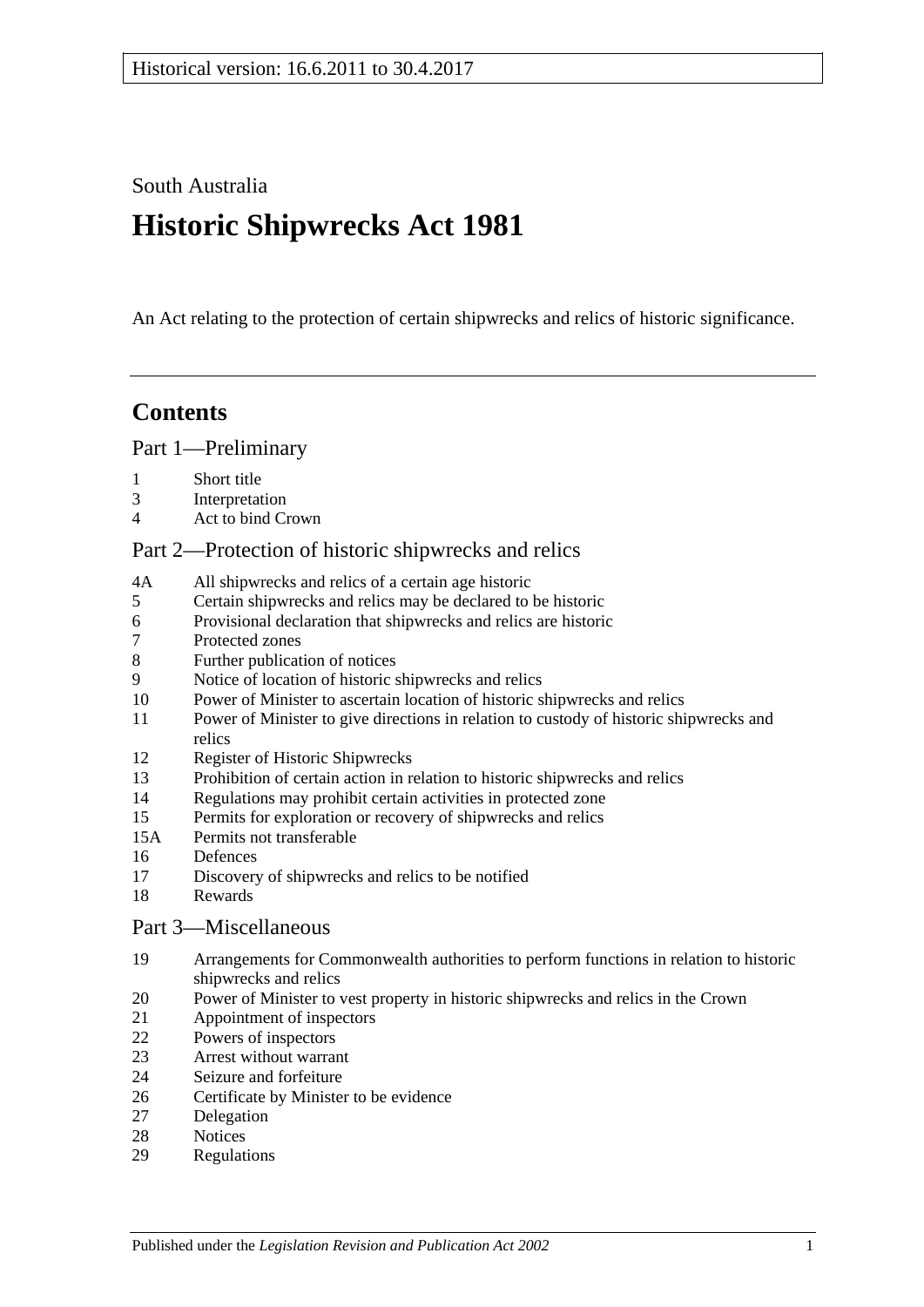# [Legislative history](#page-14-0)

# <span id="page-1-0"></span>**The Parliament of South Australia enacts as follows:**

# **Part 1—Preliminary**

## <span id="page-1-1"></span>**1—Short title**

This Act may be cited as the *Historic Shipwrecks Act 1981*.

# <span id="page-1-2"></span>**3—Interpretation**

(1) In this Act, unless the contrary intention appears—

*Adelaide Dolphin Sanctuary* has the same meaning as in the *[Adelaide Dolphin](http://www.legislation.sa.gov.au/index.aspx?action=legref&type=act&legtitle=Adelaide%20Dolphin%20Sanctuary%20Act%202005)  [Sanctuary Act](http://www.legislation.sa.gov.au/index.aspx?action=legref&type=act&legtitle=Adelaide%20Dolphin%20Sanctuary%20Act%202005) 2005*;

*the Commonwealth Act* means the *Historic Shipwrecks Act 1976* of the Commonwealth;

#### *historic relic* means—

- (aa) an article to which [section](#page-2-4)  $4A(3)$  or [\(4\)](#page-2-5) applies;
- (a) an article to which a notice in force under [section](#page-3-2) 5(2) applies;
- (b) an article to which a notice in force under [section](#page-3-3) 6(2) applies;

#### *historic shipwreck* means—

- (aa) the remains of a ship to which [section](#page-2-6)  $4A(1)$  or [\(2\)](#page-2-7) applies; or
- (a) the remains of a ship to which a notice in force under [section](#page-2-8) 5(1) applies; or
- (b) an article or articles to which a notice in force under [section](#page-3-4) 6(1) applies;

*inspector* means a person appointed as an inspector under [section](#page-10-3) 21 or a police officer;

*marine park* has the same meaning as in the *[Marine Parks Act](http://www.legislation.sa.gov.au/index.aspx?action=legref&type=act&legtitle=Marine%20Parks%20Act%202007) 2007*;

*protected zone* means a protected zone constituted under [section](#page-3-1) 7;

*Register* means the Register of Historic Shipwrecks kept under [section](#page-6-0) 12;

*River Murray* has the same meaning as in the *[River Murray Act](http://www.legislation.sa.gov.au/index.aspx?action=legref&type=act&legtitle=River%20Murray%20Act%202003) 2003*;

*River Murray Protection Area* means a River Murray Protection Area under the *[River](http://www.legislation.sa.gov.au/index.aspx?action=legref&type=act&legtitle=River%20Murray%20Act%202003)  [Murray Act](http://www.legislation.sa.gov.au/index.aspx?action=legref&type=act&legtitle=River%20Murray%20Act%202003) 2003*;

*ship* includes any vessel used in navigation by water;

#### *territorial waters of the State* means—

- (a) waters within the limits of the State; or
- (b) waters adjacent to the State being waters to which the Commonwealth Act does not apply.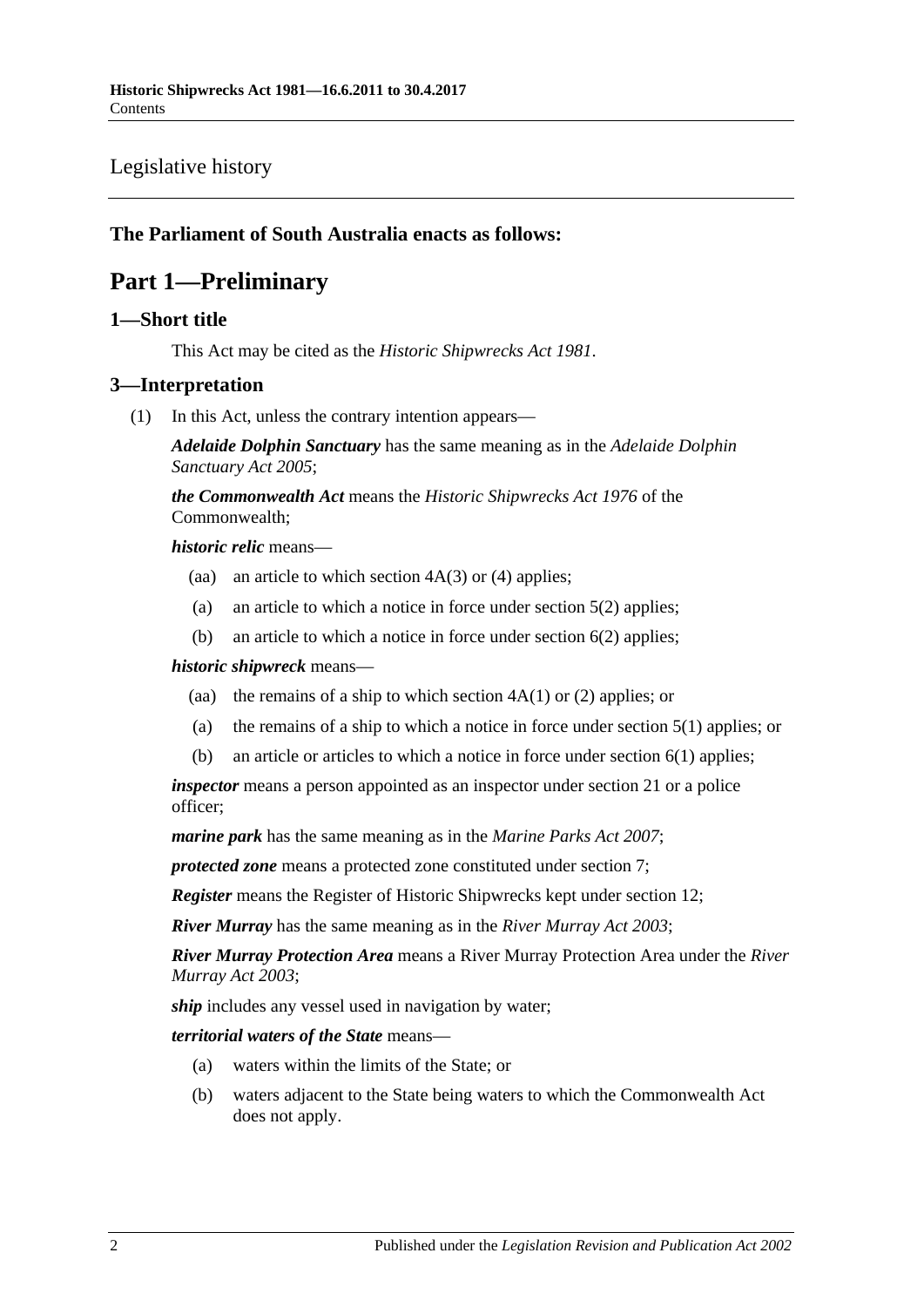- (2) A reference in this Act to the remains of a ship, or to an article or articles being situated in, or having been removed from, any waters includes a reference to the remains of a ship or to an article or articles-
	- (a) being situated in or forming part of, or having been removed from, as the case may be, the surface or subsoil of land submerged by those waters; or
	- (b) being situated on or forming part of, or having been removed from, as the case may be, a reef in those waters.
- (3) A thing will not be taken not to be an article for the purposes of this Act by reason that it is attached to the remains of a ship, to a reef or, to the subsoil of submerged land.
- (4) A reference in this Act to an article associated with a ship will be construed as a reference to an article that appears to have formed part of, to have been installed or carried on, or to have been constructed or used by a person associated with, a ship.

# <span id="page-2-0"></span>**4—Act to bind Crown**

This Act binds the Crown.

# <span id="page-2-1"></span>**Part 2—Protection of historic shipwrecks and relics**

### <span id="page-2-6"></span><span id="page-2-2"></span>**4A—All shipwrecks and relics of a certain age historic**

- (1) The remains of ships that have been situated in territorial waters of the State for 75 years or more are historic shipwrecks for the purposes of this Act.
- <span id="page-2-7"></span>(2) The remains of ships that have been removed from territorial waters of the State (whether before or after the commencement of this subsection) are, after the 75th anniversary of the date on which the remains first came to rest on the seabed, historic shipwrecks for the purposes of this Act.
- <span id="page-2-4"></span>(3) Articles that have been situated in territorial waters of the State for 75 years or more and that were associated with ships are historic relics for the purposes of this Act.
- <span id="page-2-5"></span>(4) Articles that have been removed from territorial waters of the State (whether before or after the commencement of this subsection) and that were associated with ships are, after the 75th anniversary of the date on which the articles first came to rest on the seabed, historic relics for the purposes of this Act.
- (5) The Governor may, by proclamation, declare that this section does not apply to—
	- (a) the remains, or part of the remains, of a ship or class of ships; or
	- (b) an article or class of articles.

#### <span id="page-2-8"></span><span id="page-2-3"></span>**5—Certain shipwrecks and relics may be declared to be historic**

- (1) If the Minister is of the opinion that—
	- (a) the remains of a ship situated in territorial waters of the State; or
	- (b) any part of the remains of a ship removed from territorial waters of the State,

are of historic significance, the Minister may, by notice in the Gazette, declare the remains to be a historic shipwreck.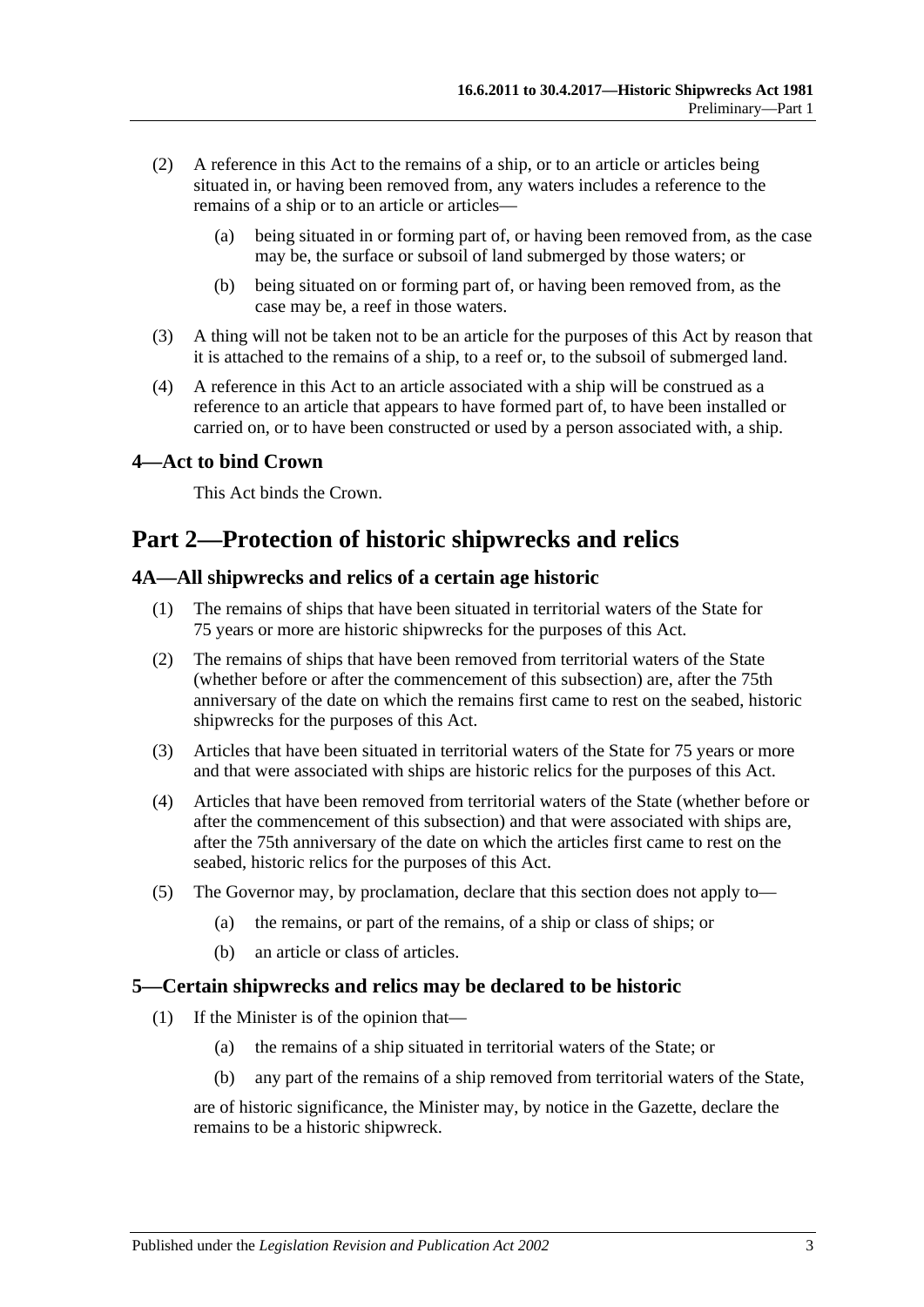- <span id="page-3-2"></span>(2) If the Minister is of the opinion that an article, particular articles or all articles associated with a ship and situated in, or removed from, territorial waters of the State are of historic significance, the Minister may, by notice in the Gazette, declare the article or articles to be a historic relic or historic relics.
- (3) Subject to this Act, a declaration under this Act continues to apply to remains or an article despite the removal of the remains or article from the territorial waters of the State after the making of the declaration.

### <span id="page-3-4"></span><span id="page-3-0"></span>**6—Provisional declaration that shipwrecks and relics are historic**

- (1) If it appears to the Minister that an article or articles appearing to be the remains of a ship situated in, or removed from, territorial waters of the State may be of historic significance, the Minister may, by notice in the Gazette, provisionally declare the article or articles to be a historic shipwreck.
- <span id="page-3-3"></span>(2) If it appears to the Minister that an article, or particular articles, situated in or removed from territorial waters of the State—
	- (a) may have been associated with a ship; and
	- (b) may be of historic significance,

the Minister may, by notice in the Gazette, provisionally declare the article or articles to be a historic relic or historic relics.

- (3) Subject to this Act, a declaration under this Act continues to apply to remains or an article despite the removal of the remains or article from the territorial waters of the State after the making of the declaration.
- (5) A notice under this section remains in force, unless sooner revoked, until the expiration of twelve months from the date of publication of the notice in the Gazette, but the revocation or expiration of a notice under this section does not prevent the publication in the Gazette of a further notice under this section in relation to an article or articles to which the revoked or expired notice applied.

#### <span id="page-3-5"></span><span id="page-3-1"></span>**7—Protected zones**

- (1) The Minister may, by notice in the Gazette, declare an area (not exceeding 100 hectares) consisting of water or partly of water and partly of land within which a historic shipwreck or historic relic is, situated to be a protected zone.
- (2) If a notice declaring an area to be a protected zone is in force under [subsection](#page-3-5) (1), the protected zone will be taken to include the airspace above that area and, to the extent to which that area consists of the surface of water, to include the waters beneath that area and the surface and subsoil of the land submerged by those waters.
- (3) If a notice under [section](#page-2-3) 5 or [6](#page-3-0) in relation to the remains of a ship or in relation to an article or articles is revoked or otherwise ceases to be in force, any notice under this section in relation to the remains or in relation to the article or articles ceases to be in force but this subsection does not prevent the publication in the Gazette of a further notice under this section in relation to the remains or in relation to the article or articles if a further notice is published in the Gazette under [section](#page-2-3) 5 or [6](#page-3-0) in relation to the remains or in relation to the article or articles.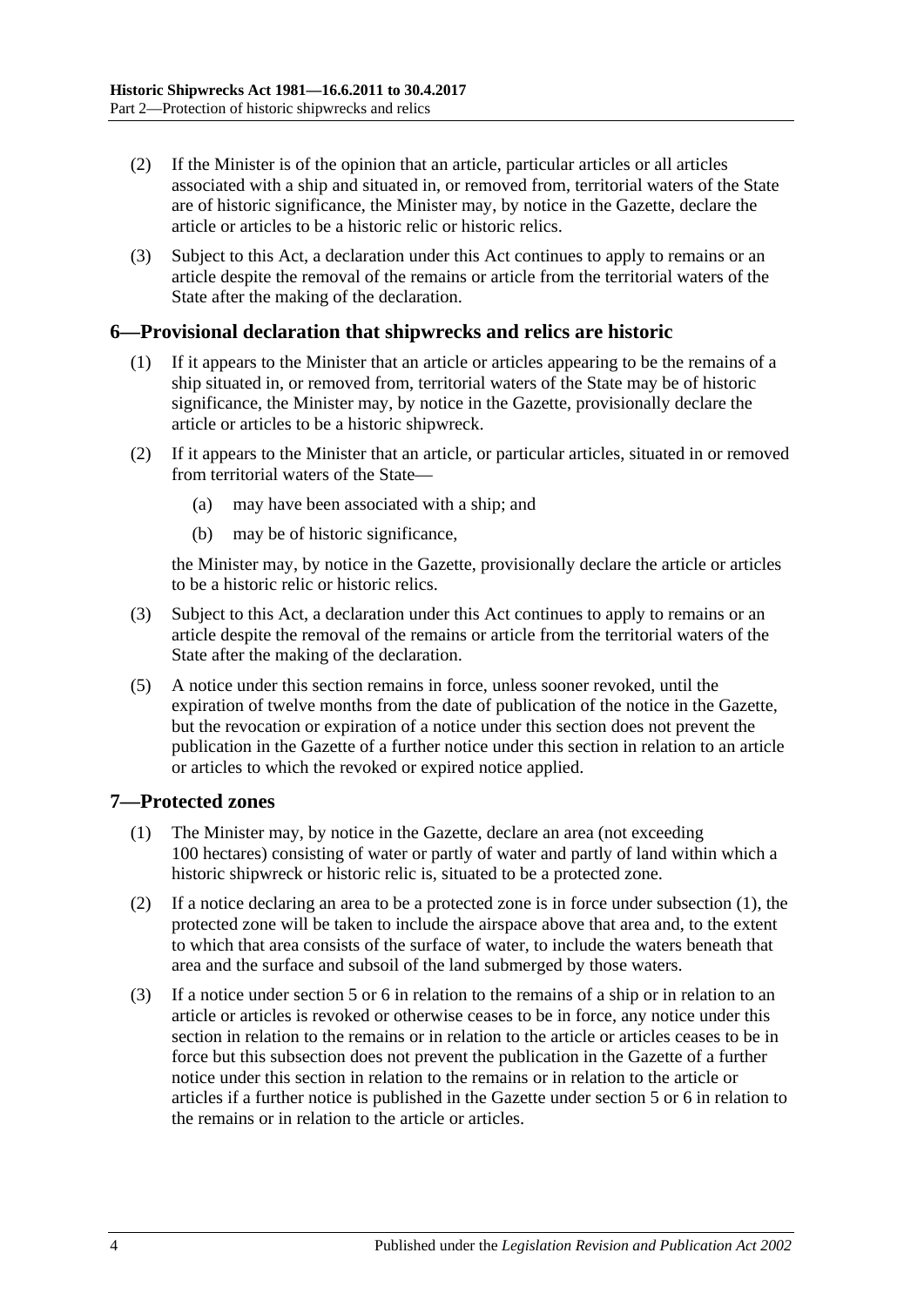### <span id="page-4-0"></span>**8—Further publication of notices**

If a notice under [section](#page-2-3) 5, [6](#page-3-0) or [7](#page-3-1) is published in the Gazette, the Minister may cause a copy of the notice to be published in newspapers, periodicals or other publications as the Minister thinks appropriate.

#### <span id="page-4-3"></span><span id="page-4-1"></span>**9—Notice of location of historic shipwrecks and relics**

- $(1)$  If—
	- (a) a person has possession, custody or control of an article; and
	- (b) a notice applying in respect of the article is published in the Gazette under [section](#page-2-3) 5 or [6,](#page-3-0)

the person must, within thirty days after the date of publication of the notice in the Gazette, give the prescribed notice to the Minister in relation to the article.

Maximum penalty: \$1 250.

- <span id="page-4-4"></span>(2) If an article in respect of which a notice published in the Gazette under [section](#page-2-3) 5 or [6](#page-3-0) applies comes into the possession, custody or control of a person, the person must, within thirty days after the day on which the article comes into his or her possession, custody or control, give the prescribed notice to the Minister in relation to the article. Maximum penalty: \$1 250.
- (3) It is a defence to a charge of an offence against [subsection](#page-4-3)  $(1)$  or  $(2)$  in relation to an article in respect of which a notice was published in the Gazette under [section](#page-2-3) 5 or [6](#page-3-0) if the person proves that he or she did not know, and had no reasonable grounds for believing, that the article was an article to which the notice related.
- (4) For the purposes of this section, the prescribed notice in relation to an article means a notice in writing describing the article and stating where the article is situated.

#### <span id="page-4-5"></span><span id="page-4-2"></span>**10—Power of Minister to ascertain location of historic shipwrecks and relics**

- (1) If it appears to the Minister that—
	- (a) a person may have, or may have had, possession, custody or control of an article; and
	- (b) the article is or may be, or is or may be a part of, a historic shipwreck or is or may be a historic relic,

the Minister may, by notice in writing to the person, require the person, within the time specified in the notice—

- (c) to inform the Minister whether the person has, or has had, possession, custody or control of the article; and
- (d) if the person has ceased to have possession, custody or control of the article, to give the Minister particulars of the circumstances in which the person ceased to have possession, custody or control of the article; and
- (e) if the person has transferred possession, custody or control of the article to another person, to give the Minister the name and address of the person to whom possession, custody or control of the article was transferred.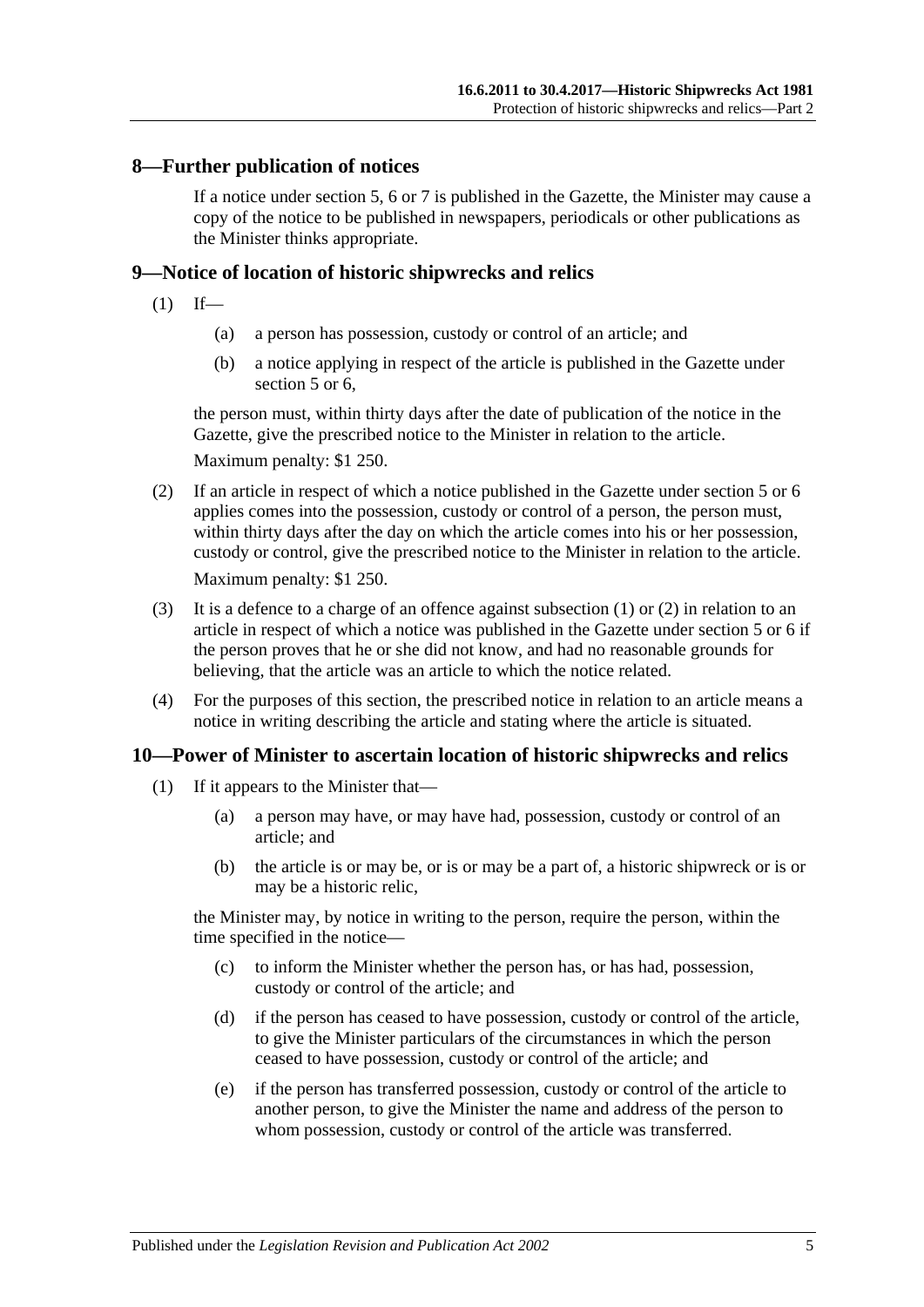- (2) A person to whom a notice is given by the Minister under [subsection](#page-4-5) (1) must not—
	- (a) refuse or fail to comply with the notice to the extent that the person is capable of complying with it; or
	- (b) in purported compliance with the notice, knowingly furnish information that is false or misleading.

Maximum penalty: \$1 250.

(3) A person is not excused from furnishing information under this section on the ground that the information may tend to incriminate the person but the information furnished is not admissible in evidence against the person except in proceedings for an offence against this section.

# <span id="page-5-0"></span>**11—Power of Minister to give directions in relation to custody of historic shipwrecks and relics**

- <span id="page-5-1"></span>(1) If a person has possession, custody or control of an article, being, or being a part of, a historic shipwreck or being a historic relic, the Minister may, for the purpose of—
	- (a) the preservation of the article; or
	- (b) the exhibition of, or the provision of access to, the article,

by notice in writing, require the person to take specified action in relation to the article.

- (2) The action that a person may be required to take in relation to an article by a notice under [subsection](#page-5-1) (1) includes but is not limited to—
	- (a) keeping the article in a particular manner or place; and
	- (b) removing the article to a particular place within a particular time; and
	- (c) doing a particular act in relation to the article within a particular time, being an act designed to assist in the preservation of the article; and
	- (d) delivering the article into the custody of a particular person within a particular time.
- <span id="page-5-2"></span>(3) If the Minister gives a notice to a person under [subsection](#page-5-1) (1) requiring the person to take action in relation to an article other than action referred to in [subsection](#page-5-2) (2)(d), the notice must include a statement that the person may, in lieu of taking that action, deliver the article within a specified time into the custody of a person specified in the notice.
- (4) A person to whom a notice is given by the Minister under [subsection](#page-5-1) (1) must comply with the notice.

Maximum penalty: \$2 500 or imprisonment for 2 years, or both.

- (5) A civil action does not lie against a person in respect of action taken in accordance with a notice given to the person by the Minister under [subsection](#page-5-1) (1).
- (6) A person to whom a notice is given under [subsection](#page-5-1) (1) may, within one month after the date of the notice, appeal to the Administrative and Disciplinary Division of the District Court against the decision to give the notice.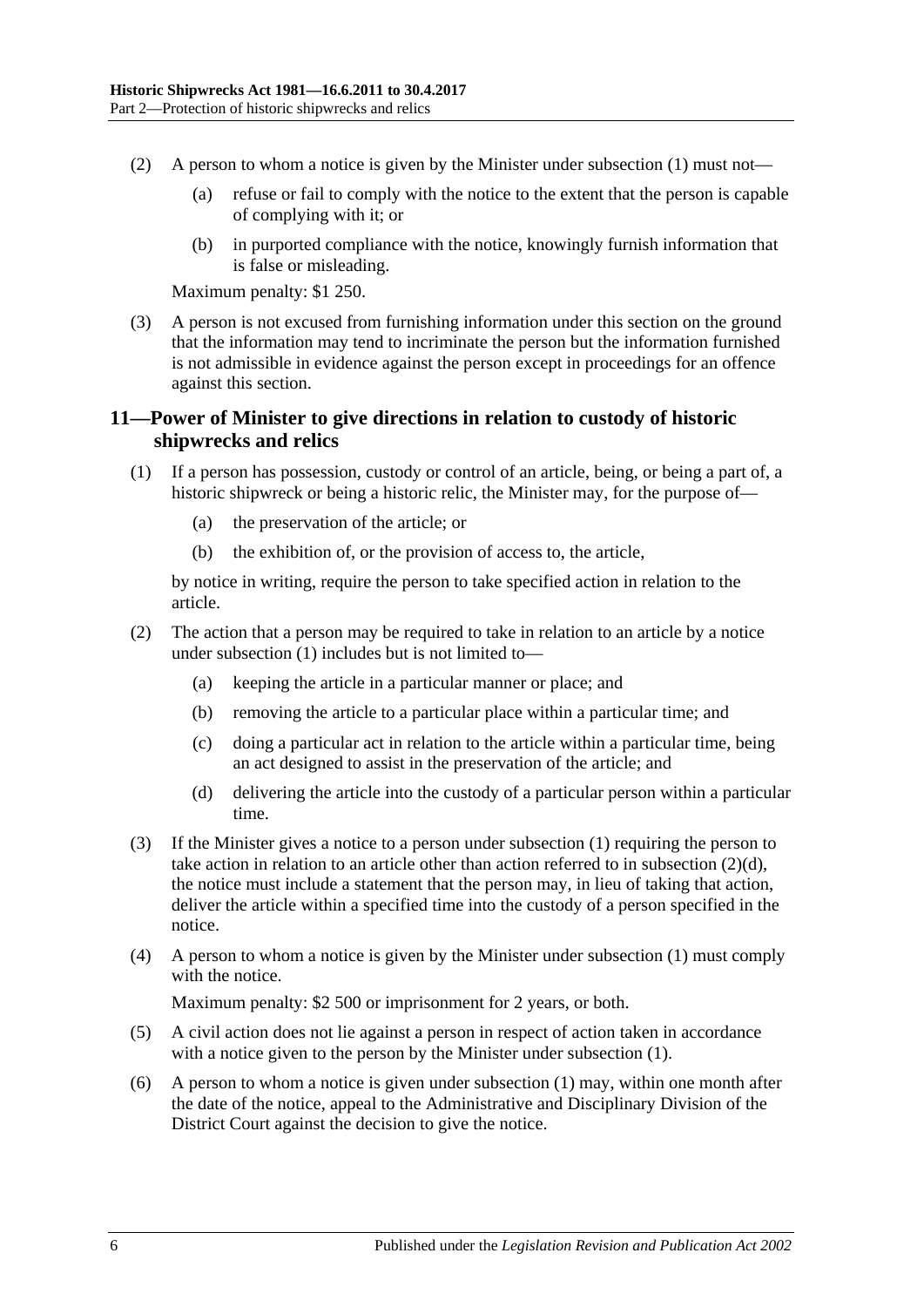(8) A person to whom a notice is given under [subsection](#page-5-1) (1) may recover, as a debt due to the person from the Crown, reasonable costs incurred by the person in carrying out the requirements of the notice.

## <span id="page-6-0"></span>**12—Register of Historic Shipwrecks**

- (1) The Minister must cause to be kept a register to be known as the Register of Historic Shipwrecks.
- (2) The Minister must cause to be entered in the Register—
	- (a) particulars of all known remains and articles that are historic shipwrecks or historic relics by virtue of [section](#page-2-2) 4A; and
	- (b) particulars of notices in force under [section](#page-2-3) 5, [6](#page-3-0) or [7.](#page-3-1)
- (3) A person may inspect the Register and, on payment of the prescribed fee, is entitled to be furnished with a copy of the Register or a part of the Register.

#### <span id="page-6-3"></span><span id="page-6-1"></span>**13—Prohibition of certain action in relation to historic shipwrecks and relics**

- (1) Except in accordance with a permit, a person must not—
	- (a) damage or destroy a historic shipwreck or a historic relic; or
	- (b) interfere with a historic shipwreck or a historic relic; or
	- (c) dispose of a historic shipwreck or a historic relic; or
	- (d) remove a historic shipwreck or a historic relic from the territorial waters of the State.

Maximum penalty: \$5 000 or imprisonment for 5 years, or both.

- (2) A reference in [subsection](#page-6-3) (1) to the removal of a historic shipwreck or a historic relic from the territorial waters of the State includes a reference to the removal of a historic shipwreck or a historic relic from the surface or subsoil of land submerged by those waters or from a reef in those waters.
- (4) In this section—

*historic shipwreck* includes a part of a historic shipwreck.

#### <span id="page-6-4"></span><span id="page-6-2"></span>**14—Regulations may prohibit certain activities in protected zone**

- (1) The regulations may prohibit or restrict—
	- (a) the bringing into a protected zone of equipment constructed or adapted for the purpose of diving, salvage or recovery operations, or of explosives, instruments or tools the use of which would be likely to damage or interfere with a historic shipwreck or a historic relic situated within that protected zone; or
	- (b) the use within a protected zone of such equipment, explosives, instruments or tools; or
	- (c) causing a ship carrying such equipment, explosives, instruments or tools to enter, or remain within, a protected zone; or
	- (d) trawling, or diving or other underwater activity, within a protected zone; or
	- (e) the mooring or use of ships within a protected zone.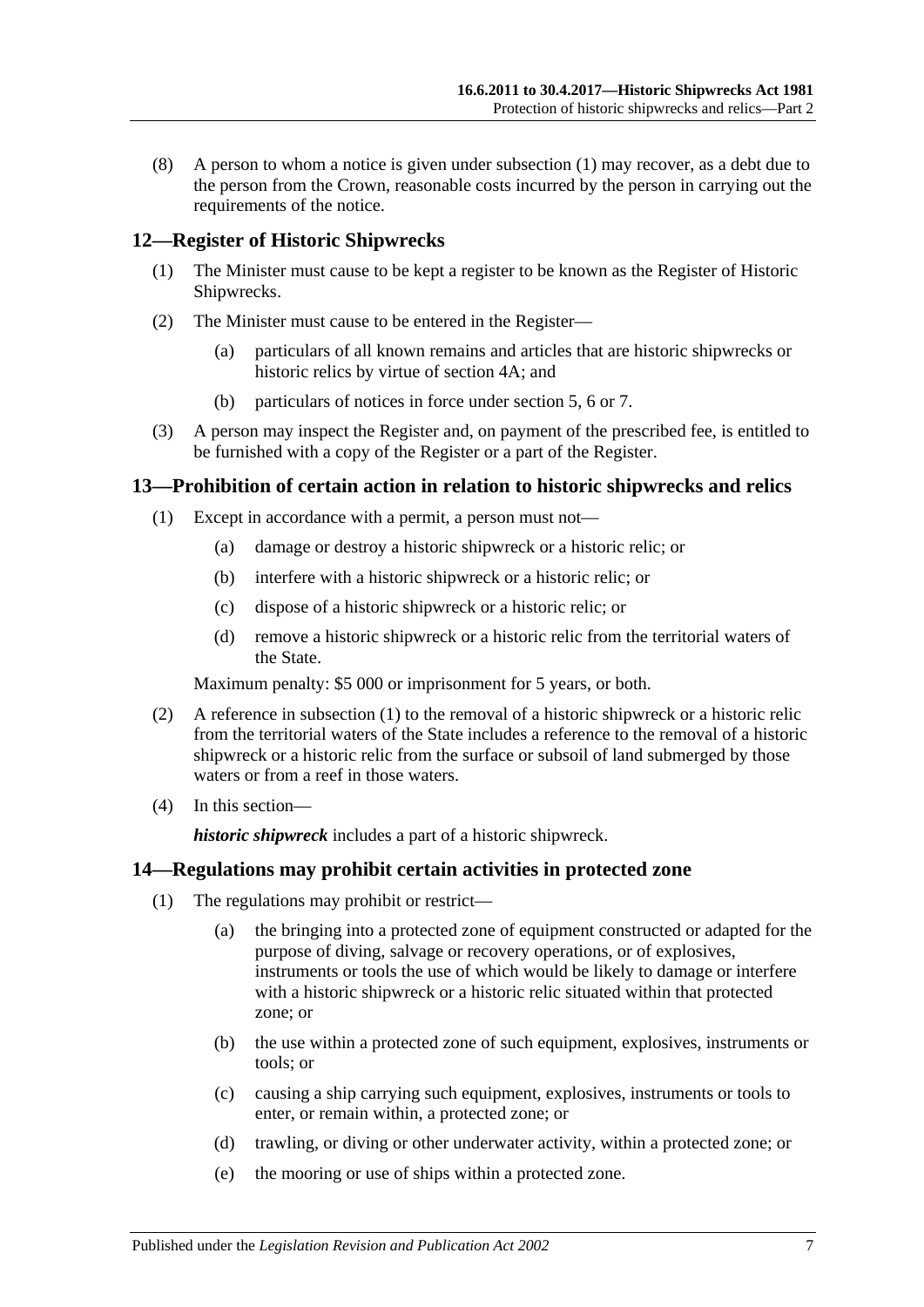- (2) Regulations made for the purposes of this section for restricting the doing of an act may prohibit the doing of that act except in accordance with a permit.
- (3) Regulations made for the purposes of [subsection](#page-6-4) (1) may be of general application or may make different provision in relation to different protected zones.
- (3a) A person who contravenes or fails to comply with a regulation under [subsection](#page-6-4) (1) is guilty of an offence.

Maximum penalty: \$1 250 or imprisonment for 1 year, or both.

(4) In this section—

*ship* includes a hovercraft and any similar craft.

#### <span id="page-7-0"></span>**15—Permits for exploration or recovery of shipwrecks and relics**

- (1) The Minister may, in the Minister's discretion, on application by a person, grant a permit to that person authorising that person and other persons named or described in the permit to do an act or thing specified in the permit the doing of which would otherwise be prohibited by [section](#page-6-1) 13 or by regulations made for the purposes of [section](#page-6-2) 14.
- <span id="page-7-1"></span>(2) The Minister may, when granting a permit or at any time while a permit is in force, impose conditions in respect of the permit and may at any time revoke or vary any conditions so imposed.
- (3) The conditions that may be imposed under [subsection](#page-7-1) (2) in respect of a permit authorising the doing of an act or thing include but are not limited to—
	- (a) a condition requiring the act or thing to be done in a specified manner; and
	- (b) a condition requiring the act or thing to be done only in accordance with the directions of a person named or described in the permit as a person empowered to give such directions; and
	- (c) a condition requiring articles obtained by the doing of an act that is authorised by the permit to be done to be held in custody, or dealt with, as specified in the permit or in directions given by a person named or described in the permit as a person empowered to give such directions.
- (3a) If an application for a permit relates to a historic shipwreck or historic relic located within—
	- (a) the Adelaide Dolphin Sanctuary—
		- (i) the Minister must, in considering the application, seek to further the objects and objectives of the *[Adelaide Dolphin Sanctuary Act](http://www.legislation.sa.gov.au/index.aspx?action=legref&type=act&legtitle=Adelaide%20Dolphin%20Sanctuary%20Act%202005) 2005* and take into account the provisions of the Adelaide Dolphin Sanctuary Management Plan under that Act; and
		- (ii) if so required under the regulations—the Minister must, before making his or her decision on the application, consult with and have regard to the views of the Minister to whom the administration of the *[Adelaide Dolphin Sanctuary Act](http://www.legislation.sa.gov.au/index.aspx?action=legref&type=act&legtitle=Adelaide%20Dolphin%20Sanctuary%20Act%202005) 2005* is committed; or
	- (b) a marine park—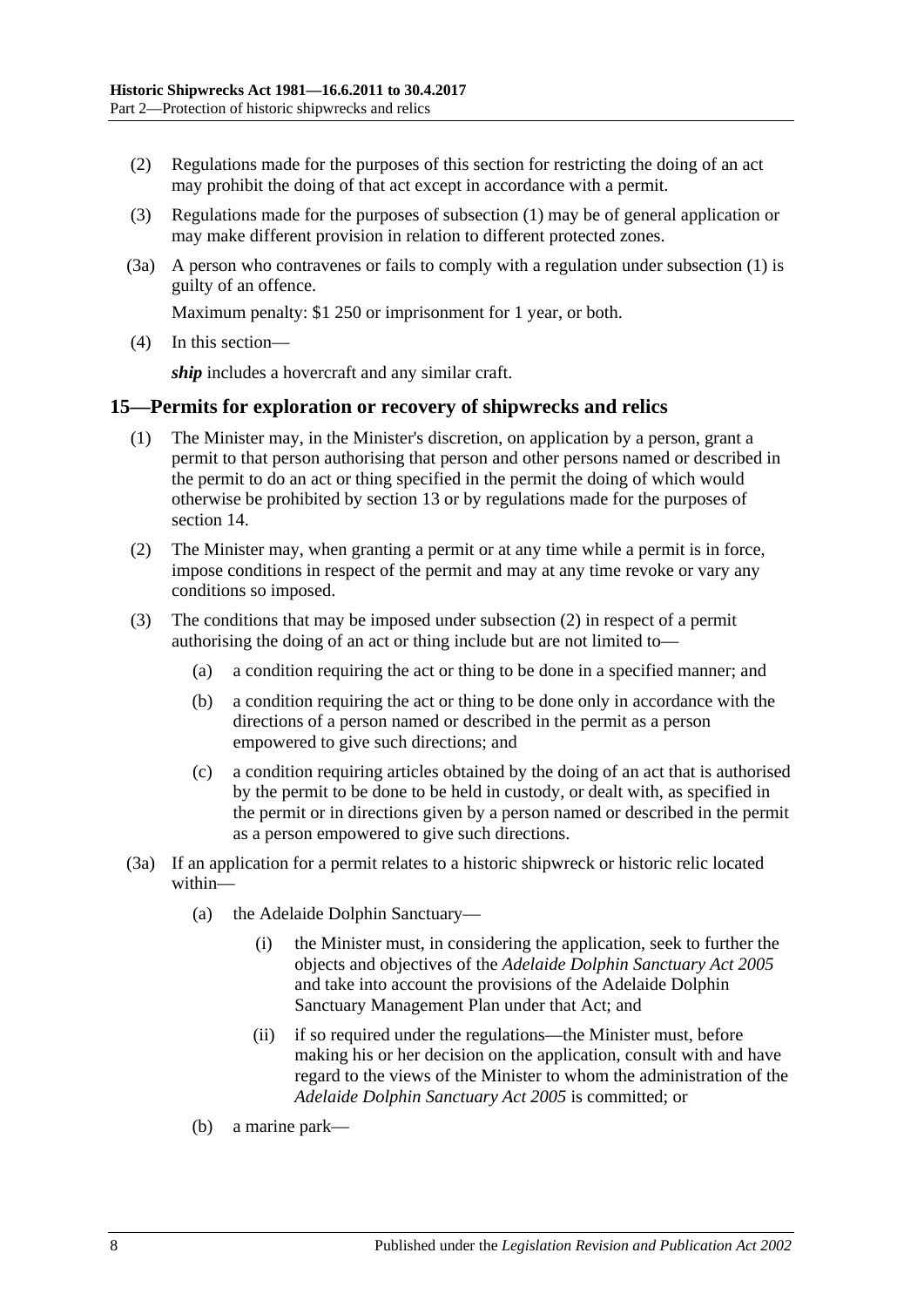- (i) the Minister must, in considering the application, seek to further the objects of the *[Marine Parks Act](http://www.legislation.sa.gov.au/index.aspx?action=legref&type=act&legtitle=Marine%20Parks%20Act%202007) 2007* and take into account the provisions of the management plan for the marine park under that Act; and
- (ii) if so required under the regulations—the Minister must, before making his or her decision on the application, consult with and have regard to the views of the Minister to whom the administration of the *[Marine Parks Act](http://www.legislation.sa.gov.au/index.aspx?action=legref&type=act&legtitle=Marine%20Parks%20Act%202007) 2007* is committed; or
- (c) the River Murray—
	- (i) the Minister must, in considering the application, seek to further the objects of the *[River Murray Act](http://www.legislation.sa.gov.au/index.aspx?action=legref&type=act&legtitle=River%20Murray%20Act%202003) 2003* and the *Objectives for a Healthy River Murray* under that Act and take into account the provisions of the River Murray Act Implementation Strategy under that Act; and
	- (ii) if so required under the regulations—the Minister must, before making a decision on the application, consult with and have regard to the views of the Minister to whom the administration of the *[River](http://www.legislation.sa.gov.au/index.aspx?action=legref&type=act&legtitle=River%20Murray%20Act%202003)  [Murray Act](http://www.legislation.sa.gov.au/index.aspx?action=legref&type=act&legtitle=River%20Murray%20Act%202003) 2003* is committed and comply with the Minister's directions (if any) in relation to the application.
- (4) A condition imposed in respect of a permit (other than a condition contained in a permit) or a revocation or variation of a condition so imposed takes effect when notice of the condition or of the revocation or variation is served on the person to whom the permit was granted.
- <span id="page-8-2"></span>(5) A person must not contravene a condition imposed in respect of a permit that has been granted to the person or is otherwise applicable to the person.

Maximum penalty: \$2 500 or imprisonment for 2 years, or both.

- (6) The Minister may, at any time, by notice in writing to the person to whom a permit has been granted—
	- (a) revoke the permit; or
	- (b) suspend the permit; or
	- (c) cancel the suspension of the permit.
- (7) A suspension of a permit may be of indefinite duration or for a specified period.

#### <span id="page-8-0"></span>**15A—Permits not transferable**

A permit granted under this Act is not transferable.

# <span id="page-8-1"></span>**16—Defences**

It is a defence to a charge of an offence against [section](#page-6-1) 13, for an offence against a regulation made for the purposes of [section](#page-6-2) 14, or for an offence against [section](#page-8-2) 15(5), if the act that constituted the offence was done for the purpose of—

- (a) saving human life; or
- (b) securing the safety of a ship (including a hovercraft or any similar craft) where the ship was endangered by stress of weather or by navigational hazards; or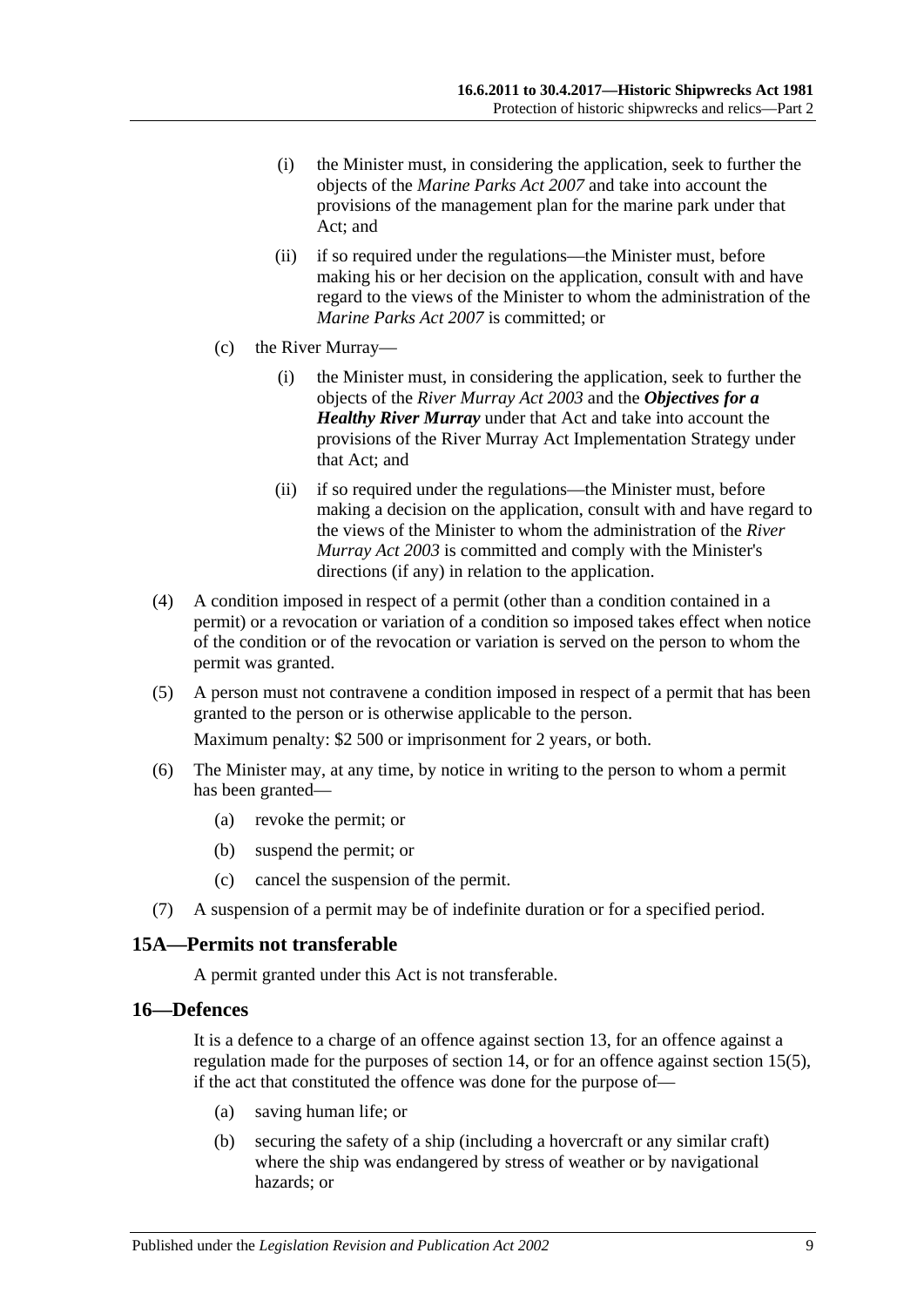(c) dealing with an emergency involving a serious threat to the environment,

or was done with any other reasonable excuse.

#### <span id="page-9-2"></span><span id="page-9-0"></span>**17—Discovery of shipwrecks and relics to be notified**

(1) A person who finds, in a fixed position in territorial waters of the State, the remains of a ship or of a part of a ship, or an article associated with a ship, must, as soon as practicable, give to the Minister a notice setting out a description of the remains or of the article and a description of the place where the remains are, or the article is, situated, being a description of that place that is sufficient to enable the remains or article to be located.

Maximum penalty: \$1 250.

- (2) It is a defence to a charge of an offence against [subsection](#page-9-2) (1) if the person proves, or proves that he or she had reasonable grounds for believing, that a notice setting out a description of the place where the remains are or the article is situated, being a description that is sufficient to enable the remains or article to be located, was given to the Minister by another person before it was practicable for the firstmentioned person to give such a notice.
- (3) A person must not in a notice purporting to be given to the Minister under [subsection](#page-9-2) (1) make a statement that to the person's knowledge is false or misleading in a material particular.

Maximum penalty: \$1 250.

#### <span id="page-9-3"></span><span id="page-9-1"></span>**18—Rewards**

- (1) The Minister may—
	- (a) pay a reward not exceeding the prescribed amount to the person who first notifies the Minister in accordance with [section](#page-9-0) 17 of the location of any remains or article—
		- (i) a description of the location of which, being a description sufficient to enable the remains or article to be located, had not previously been published in Australia; and
		- (ii) in respect of which a declaration has, since the notification was made, been made under [section](#page-2-3) 5; and
	- (b) offer and pay a reward not exceeding the prescribed amount to the person who first furnishes to the Minister a description of the location of a historic shipwreck, or of a historic relic or historic relics, specified in the offer, being a description sufficient to enable the historic shipwreck or historic relic or historic relics to be located; and
	- (c) pay a reward not exceeding the prescribed amount to any person who furnishes information leading to the conviction of a person for an offence against this Act.
- (2) Payments under [subsection](#page-9-3) (1) must be made out of money appropriated by the Parliament for the purpose.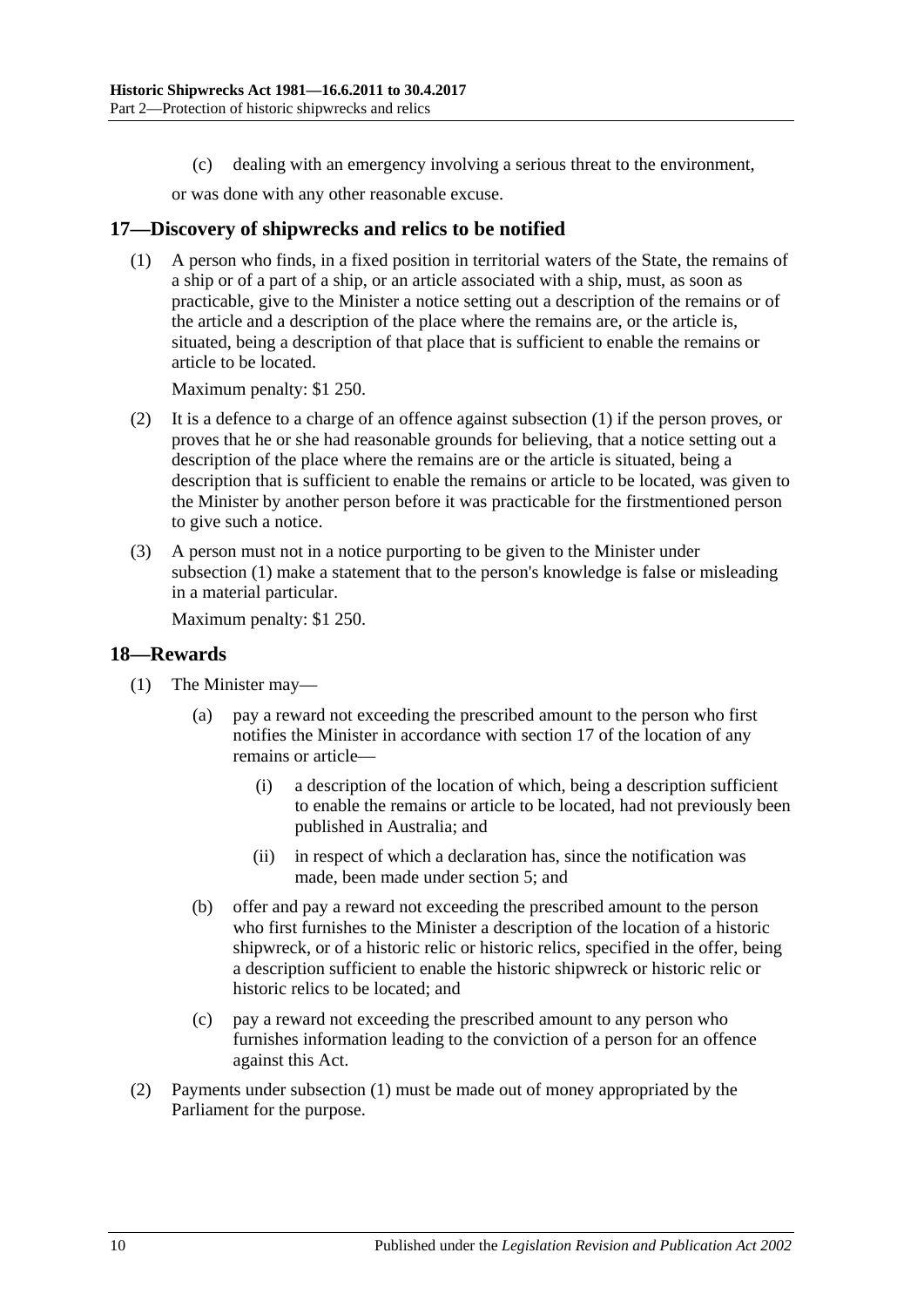# <span id="page-10-0"></span>**Part 3—Miscellaneous**

## <span id="page-10-1"></span>**19—Arrangements for Commonwealth authorities to perform functions in relation to historic shipwrecks and relics**

The Governor may make arrangements with the Governor-General of the Commonwealth for the performance of functions by a competent authority of the Commonwealth in relation to the protection, recovery, preservation and exhibition of historic shipwrecks and historic relics.

## <span id="page-10-2"></span>**20—Power of Minister to vest property in historic shipwrecks and relics in the Crown**

- <span id="page-10-5"></span>(1) If the Minister is of the opinion that it is necessary to do so in order to protect the public interest, the Minister may, by notice in the Gazette, declare any historic shipwreck or historic relic to be vested in the Crown.
- (2) On the publication of a notice under [subsection](#page-10-5) (1), the ownership of the historic shipwreck or historic relic vests in the Crown free of any other interest.
- (3) No notice may be published under [subsection](#page-10-5) (1) in respect of a historic shipwreck or historic relic lawfully in the possession of a person at the commencement of this Act.
- <span id="page-10-6"></span>(4) A person who would, but for the publication of a notice under this section, have been entitled to a historic shipwreck or historic relic, or to any interest in a historic shipwreck or historic relic, may, within six months of the publication of the notice, claim compensation for the loss by action against the Crown in the Land and Valuation Court.
- (5) On a claim under [subsection](#page-10-6) (4), the Land and Valuation Court may award such compensation against the Crown as it considers just.

# <span id="page-10-7"></span><span id="page-10-3"></span>**21—Appointment of inspectors**

- (1) The Minister may appoint a person to be an inspector for the purposes of this Act.
- (2) The Minister must cause to be issued to each inspector appointed under [subsection](#page-10-7) (1) an identity card containing a photograph of the inspector.
- (3) A person who ceases to be an inspector appointed under [subsection](#page-10-7) (1) must immediately return his or her identity card to the Minister.

Maximum penalty: \$125.

### <span id="page-10-4"></span>**22—Powers of inspectors**

- <span id="page-10-8"></span>(1) If an inspector has reasonable grounds for believing that it is necessary to do so for the purpose of ascertaining whether an offence against this Act has been or is being committed or that by doing so evidence in relation to the commission of such an offence may be obtained, the inspector may, with or without persons and equipment to assist him or her—
	- (a) go on board a ship; and
	- (b) require a person in charge of a ship to take steps to facilitate boarding; and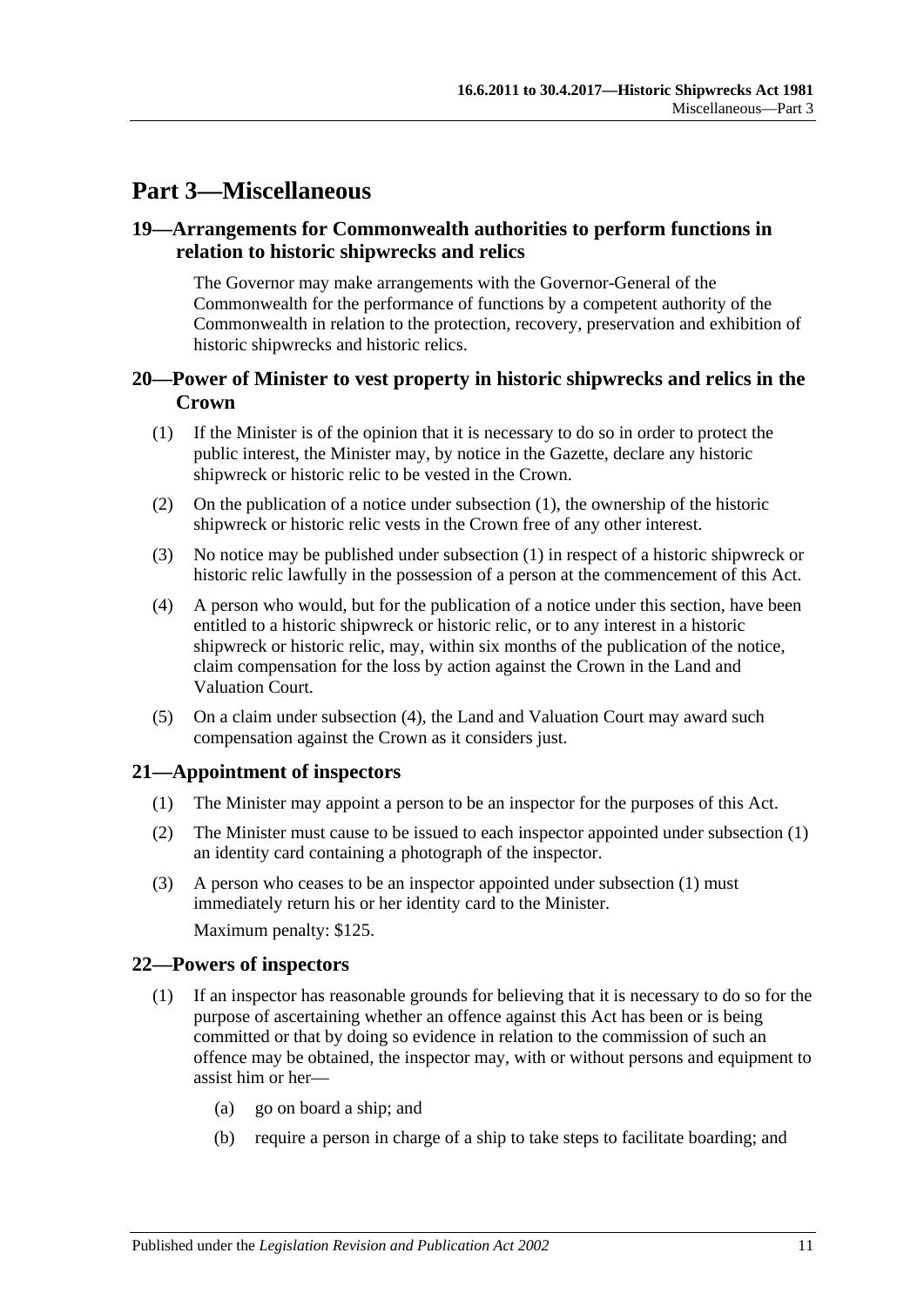- (c) open, or require a person to open, cargo holds, compartments or containers on a ship boarded in accordance with [paragraph](#page-10-8) (a) and inspect the contents of such cargo holds, compartments or containers; and
- (d) require a person found in or on a ship boarded in accordance with [paragraph](#page-10-8) (a) to produce a permit in force under this Act that is in the person's possession; and
- (e) require a person to answer questions.
- <span id="page-11-0"></span>(2) If an inspector has reason to believe that a person has failed to comply with a notice given to the person under [section](#page-5-1)  $11(1)$ , the inspector may make application to a Justice of the Peace for a warrant authorising the inspector, with or without persons and equipment to assist him or her, for the purpose of ascertaining whether the person has failed to comply with the notice—
	- (a) to enter any specified land or premises; and
	- (b) to search any land or premises so entered and to break open any cupboard, drawer, desk, box, package or other receptacle, whether a fixture or not, on the land or in the premises.
- <span id="page-11-1"></span>(3) If, on an application under [subsection](#page-11-0) (2), the Justice of the Peace is satisfied by information on oath or affirmation that the issue of the warrant is reasonably required for the purposes of that subsection, the Justice of the Peace may grant a warrant accordingly.
- (4) A warrant under [subsection](#page-11-1) (3) must specify a date after which the warrant ceases to have effect.
- (5) A person must not—
	- (a) without reasonable excuse, fail to comply with a requirement of an inspector in the exercise of a power under this section; or
	- (b) in answer to a question that the person is required to answer under this section, make a statement that is false or misleading in a material particular.

Maximum penalty: \$1 250.

- (6) It is a reasonable excuse for a person to fail to answer a question that the person is required to answer under this section that the answer to the question may tend to incriminate him or her.
- (7) A person who—
	- (a) without reasonable excuse, hinders or obstructs an inspector in the exercise of a power under this section; or
	- (b) assaults or threatens an inspector exercising a power under this section,

is guilty of an offence.

Maximum penalty: \$2 500 or imprisonment for 2 years, or both.

(8) In this section—

*ship* includes a hovercraft and any similar craft.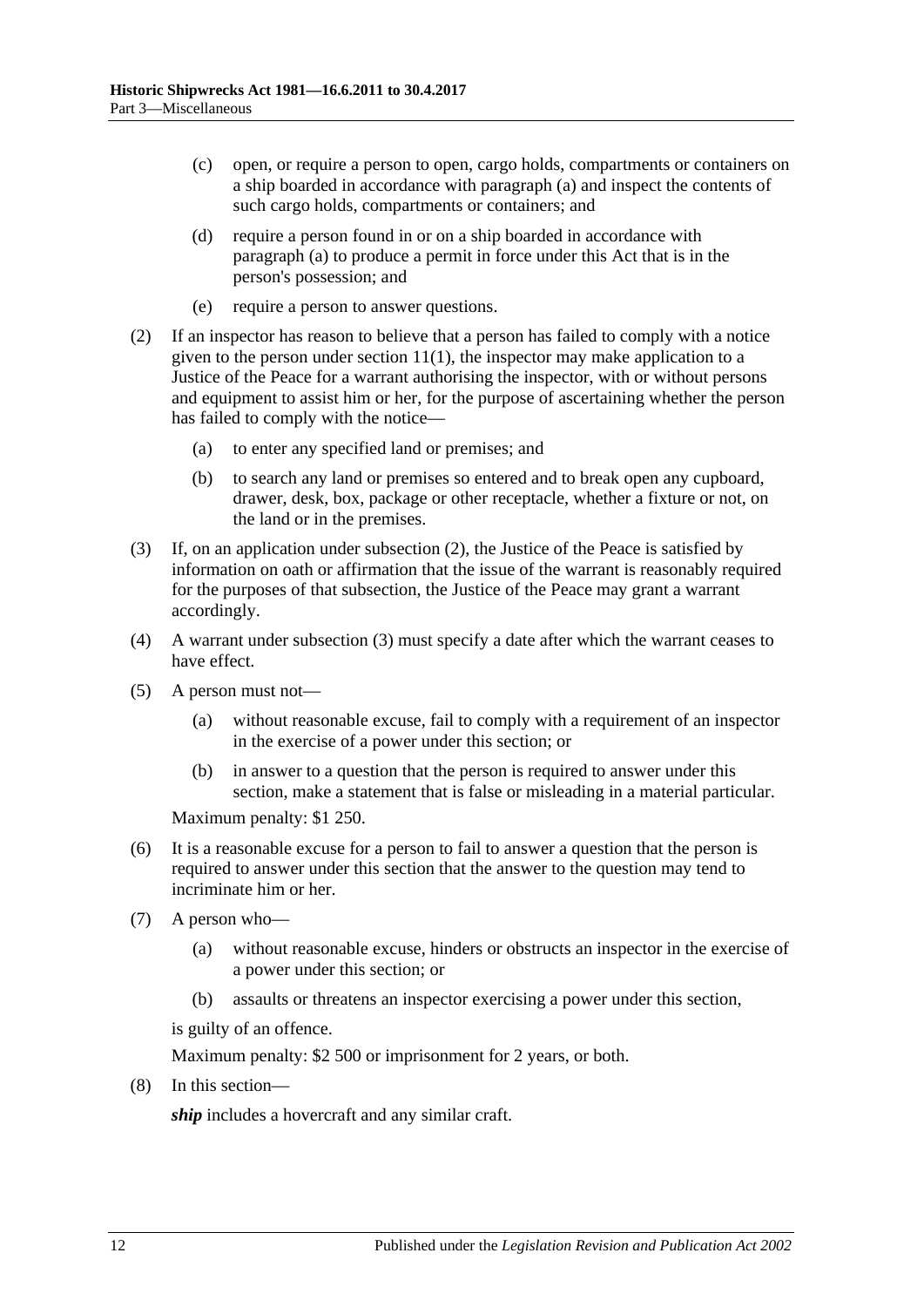### <span id="page-12-2"></span><span id="page-12-0"></span>**23—Arrest without warrant**

- (1) An inspector may, without warrant, arrest a person if the inspector reasonably believes—
	- (a) that the person has committed an offence against [section](#page-6-1) 13 or against regulations made for the purposes of [section](#page-6-2) 14; and
	- (b) that proceedings against the person by summons would not be effective.
- (2) If an inspector (other than a police officer who is in uniform) arrests a person under [subsection](#page-12-2) (1), the inspector must—
	- (a) in the case of an inspector who is a police officer—produce, for inspection by the person arrested, written evidence of the fact that the inspector is a police officer; or
	- (b) in any other case—produce his or her identity card for inspection by the person arrested.
- (3) If a person is arrested under [subsection](#page-12-2) (1), an inspector must immediately bring the person, or cause the person to be brought, before a Justice of the Peace or other proper authority to be dealt with in accordance with law.
- (4) Nothing in this section prevents the arrest of a person in accordance with any other law.

#### <span id="page-12-3"></span><span id="page-12-1"></span>**24—Seizure and forfeiture**

- (1) An inspector may seize any ship, equipment or article that the inspector reasonably believes to have been used or otherwise involved in the commission of an offence against this Act and may retain the ship, equipment or article until the expiration of a period of 60 days after the seizure or, if a prosecution for an offence against this Act in the commission of which the ship, equipment or article may have been used or otherwise involved is instituted within that period, until the prosecution is terminated.
- (2) The Minister may authorise any ship, equipment or article seized under [subsection](#page-12-3) (1) to be released to its owner, or to the person from whose possession it was seized, either unconditionally or on such conditions as the Minister thinks fit, including conditions as to the giving of security for payment of its value if it is forfeited.
- (3) If a court convicts a person of an offence against this Act, the court may order the forfeiture to the Crown of any ship, equipment or article used or otherwise involved in the commission of the offence.
- (4) Any ship, equipment or article forfeited under this section may be sold or otherwise dealt with as the Minister thinks fit.
- (5) A reference in this section to an article involved in the commission of an offence includes a reference to any historic shipwreck, or part of a historic shipwreck or any historic relic, to which the offence relates.
- (6) In this section—

*ship* includes a hovercraft and any similar craft.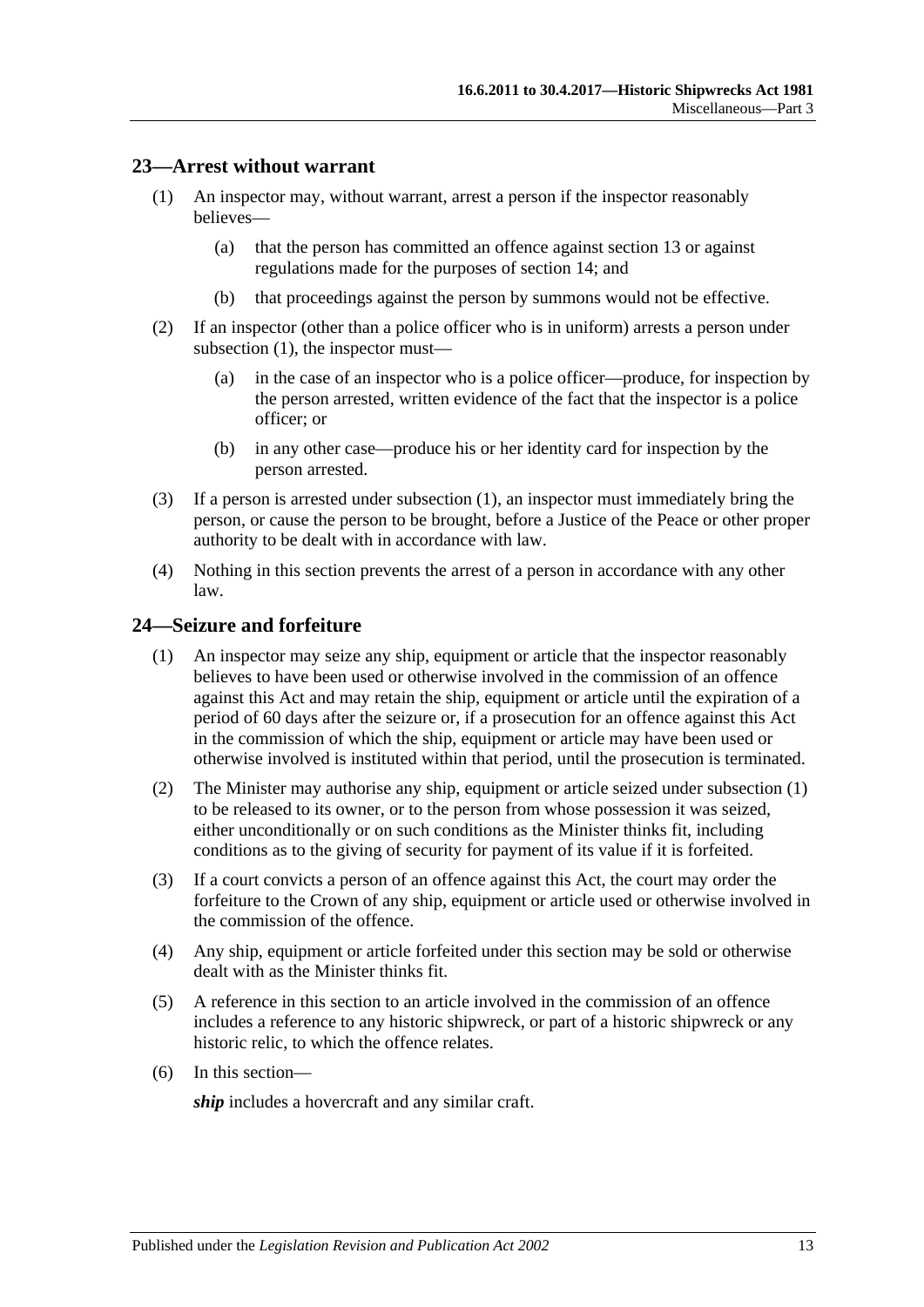### <span id="page-13-0"></span>**26—Certificate by Minister to be evidence**

- (1) In any proceedings for an offence against this Act, a certificate by the Minister stating that a place specified in the certificate is a place—
	- (a) in territorial waters of the State; or
	- (b) in a specified protected zone,

is proof, in the absence of proof to the contrary, of the matters stated in the certificate.

(2) An apparently genuine document purporting to be a certificate of the Minister under this section will, in the absence of proof that it is not such a certificate, be accepted as such in any proceedings for an offence against this Act.

#### <span id="page-13-1"></span>**27—Delegation**

- (1) The Minister may delegate to a body or person (including a person for the time being holding or acting in a specified office or position) a function or power of the Minister under this Act.
- (2) A delegation under this section—
	- (a) must be by instrument in writing; and
	- (b) may be absolute or conditional; and
	- (c) does not derogate from the power of the Minister to act in a matter; and
	- (d) is revocable at will.
- (3) A function or power delegated under this section may, if the instrument of delegation so provides, be further delegated.

#### <span id="page-13-2"></span>**28—Notices**

- (1) Without prejudice to any other method of service permitted by law, a notice to a person by the Minister under this Act may be served on the person by being sent by post to the person at the address of the person last known by the Minister.
- (2) A notice to the Minister under this Act may be given as prescribed.
- (3) A notice by the Minister that has been published in the Gazette under this Act may be amended or revoked by the Minister by a further notice published in the Gazette.

#### <span id="page-13-3"></span>**29—Regulations**

The Governor may make such regulations as are contemplated by this Act, or as are necessary or expedient for the purposes of this Act.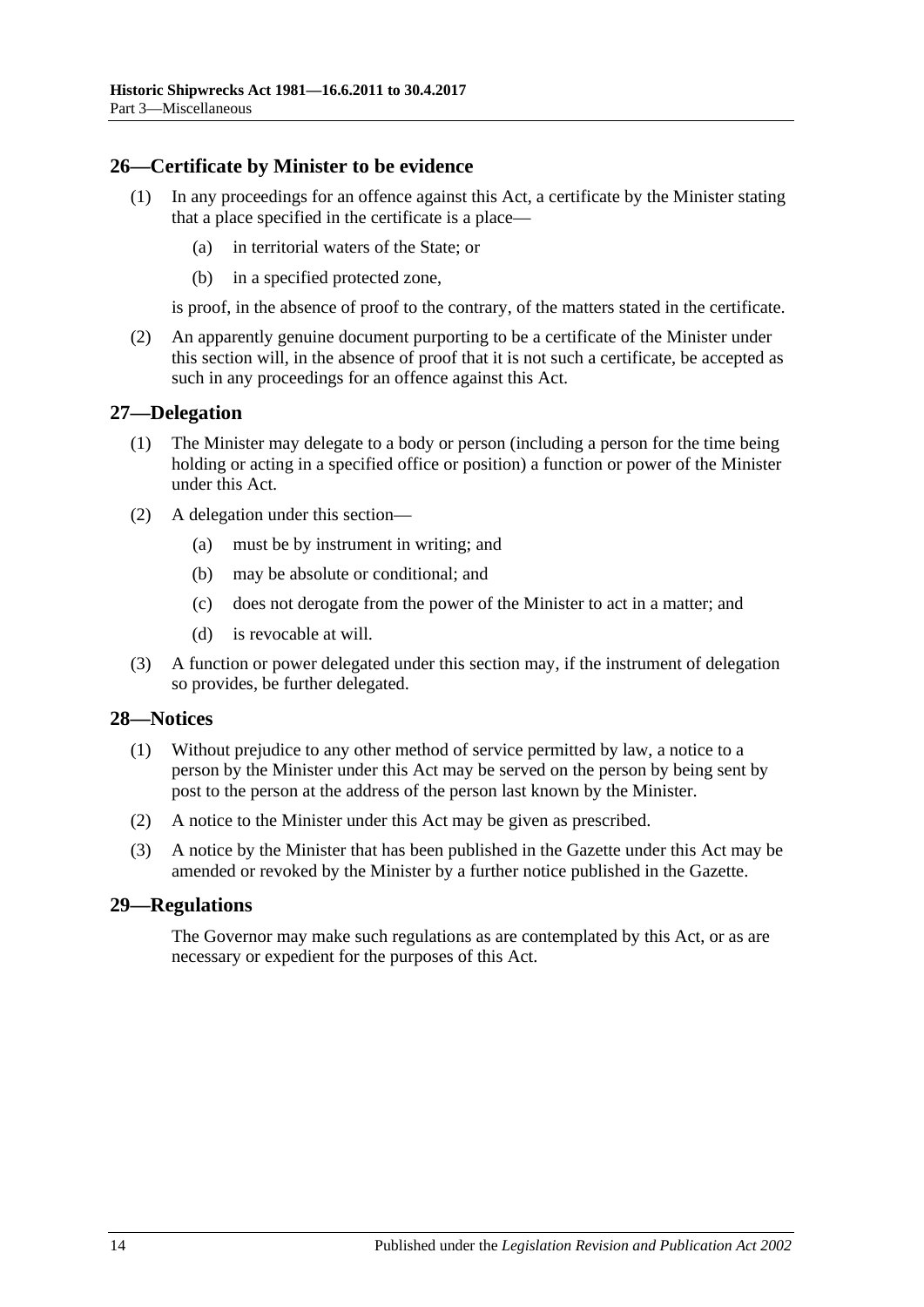# <span id="page-14-0"></span>**Legislative history**

# **Notes**

- Amendments of this version that are uncommenced are not incorporated into the text.
- Please note—References in the legislation to other legislation or instruments or to titles of bodies or offices are not automatically updated as part of the program for the revision and publication of legislation and therefore may be obsolete.
- Earlier versions of this Act (historical versions) are listed at the end of the legislative history.
- For further information relating to the Act and subordinate legislation made under the Act see the Index of South Australian Statutes or www.legislation.sa.gov.au.

# **Principal Act and amendments**

New entries appear in bold.

| Year    | N <sub>0</sub> | Title                                                                              | Assent     | Commencement                                                    |
|---------|----------------|------------------------------------------------------------------------------------|------------|-----------------------------------------------------------------|
| 1981    | 76             | Historic Shipwrecks Act 1981                                                       | 19.11.1981 | 3.12.1981 (Gazette 3.12.1981 p2206)                             |
| 1983    | 81             | Historic Shipwrecks Act Amendment<br>Act 1983                                      | 24.11.1983 | 24.11.1983                                                      |
| 2000    | $\overline{4}$ | District Court (Administrative and<br>Disciplinary Division) Amendment<br>Act 2000 | 20.4.2000  | Sch 1 (cl 18)-1.6.2000 ( <i>Gazette</i><br>18.5.2000 p2554)     |
| 2003    | 35             | River Murray Act 2003                                                              | 31.7.2003  | Sch (cl 10)-24.11.2003 (Gazette<br>20.11.2003 p4203)            |
| 2005    | -5             | Adelaide Dolphin Sanctuary Act 2005 14.4.2005                                      |            | Sch 2 (cll 29 & 30)-1.7.2005 (Gazette<br>$2.6.2005$ $p1684$     |
| 2005    | 20             | <b>Statutes Amendment (Environment</b> )<br>and Conservation Portfolio) Act 2005   | 9.6.2005   | Pt 2 (ss $4-8$ ) & Sch 2-23.6.2005<br>(Gazette 23.6.2005 p1901) |
| 2007    | 60             | <i>Marine Parks Act 2007</i>                                                       | 29.11.2007 | Sch 1 (cll 28 & 29)-6.11.2008 (Gazette<br>6.11.2008 p5055       |
| 2011 11 |                | <b>Statutes Amendment (Personal</b><br><b>Property Securities) Act 2011</b>        | 14.4.2011  | Pt 12 (s 40)-16.6.2011 (Gazette<br>$16.6.2011$ $p2610$          |
| 2017    | $\overline{1}$ | Historic Shipwrecks (Miscellaneous)<br>Amendment Act 2017                          | 28.2.2017  | 1.5.2017 (Gazette 5.4.2017 p1022)                               |

# **Provisions amended**

New entries appear in bold.

Entries that relate to provisions that have been deleted appear in italics.

| Provision       | How varied                                                     | Commencement |
|-----------------|----------------------------------------------------------------|--------------|
| Pt <sub>1</sub> |                                                                |              |
| s <sub>2</sub>  | omitted under Legislation Revision and<br>Publication Act 2002 | 24.11.2003   |
| s <sub>3</sub>  |                                                                |              |
| s(3(1))         |                                                                |              |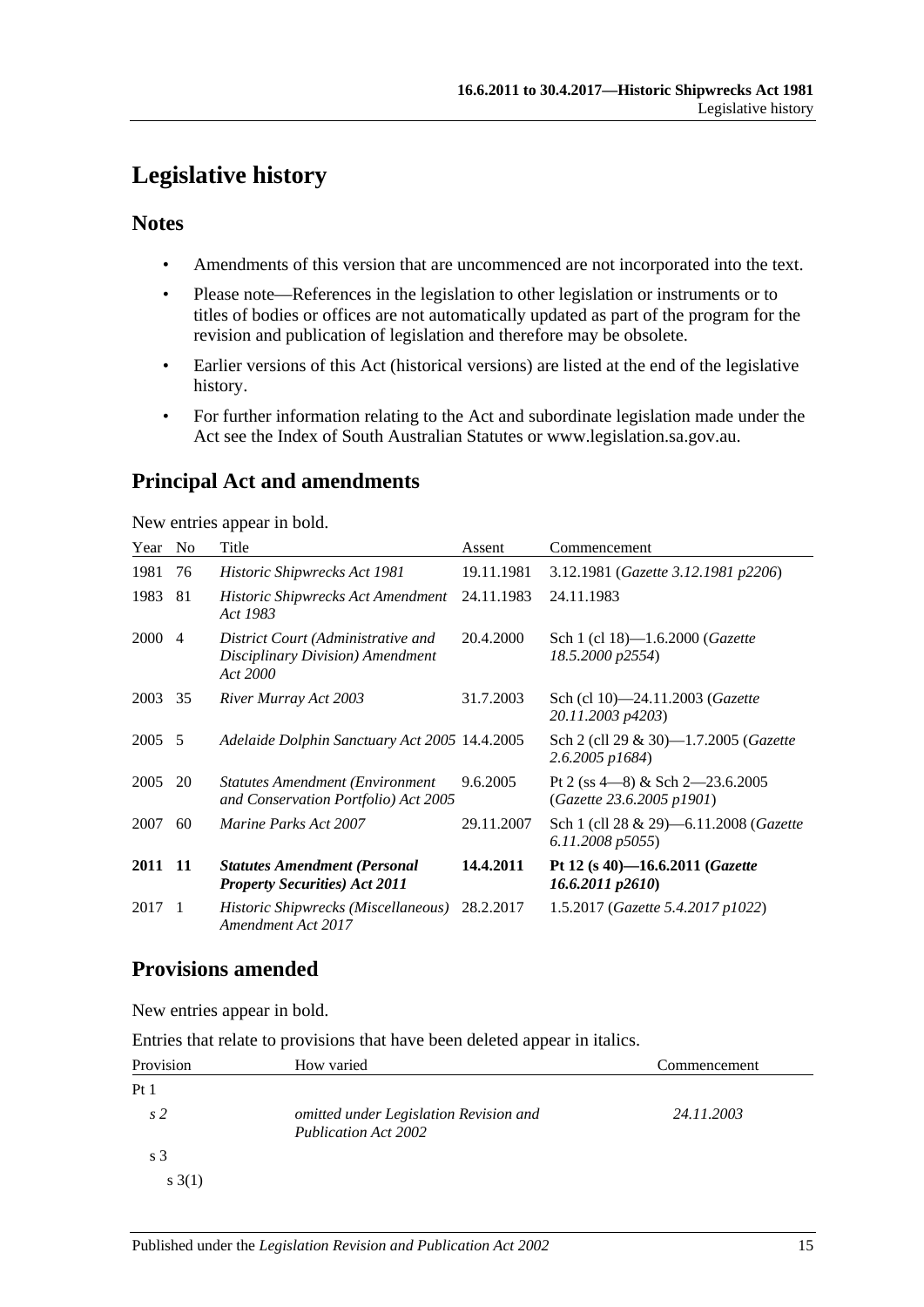| Adelaide Dolphin<br>Sanctuary          | inserted by 5/2005 Sch 2 (cl 29)             | 1.7.2005   |
|----------------------------------------|----------------------------------------------|------------|
| historic relic                         | amended by $20/2005$ s $4(1)$                | 23.6.2005  |
| historic shipwreck                     | amended by $20/2005$ s $4(2)$                | 23.6.2005  |
| inspector                              | amended by 20/2005 Sch 2                     | 23.6.2005  |
| marine park                            | inserted by 60/2007 Sch 1 cl 28              | 6.11.2008  |
| protected zone                         | substituted by $81/1983$ s $2(a)$            | 24.11.1983 |
|                                        | amended by 20/2005 Sch 2                     | 23.6.2005  |
| <b>River Murray</b>                    | inserted by $35/2003$ Sch cl 10(a)           | 24.11.2003 |
| <b>River Murray</b><br>Protection Area | inserted by $35/2003$ Sch cl 10(a)           | 24.11.2003 |
| sea                                    | deleted by $81/1983$ s $2(b)$                | 24.11.1983 |
| s(2)                                   | amended by $81/1983$ s $2(c)$                | 24.11.1983 |
| $s \; 3(3)$                            | amended by $81/1983$ s $2(d)$                | 24.11.1983 |
|                                        | amended by 20/2005 Sch 2                     | 23.6.2005  |
| $s \; 3(4)$                            | amended by 20/2005 Sch 2                     | 23.6.2005  |
| Pt 2                                   |                                              |            |
| $s$ 4A                                 | inserted by 20/2005 s 5                      | 23.6.2005  |
| s <sub>5</sub>                         | substituted by 20/2005 Sch 2                 | 23.6.2005  |
| s <sub>6</sub>                         |                                              |            |
| s $6(1)$ and $(2)$                     | amended by 20/2005 Sch 2                     | 23.6.2005  |
| s(6(3))                                | substituted by 20/2005 Sch 2                 | 23.6.2005  |
| $s\ 6(4)$                              | deleted by 20/2005 Sch 2                     | 23.6.2005  |
| s 7                                    |                                              |            |
| s(7(1))                                | amended by $81/1983$ s $3(a)$                | 24.11.1983 |
|                                        | amended by 20/2005 Sch 2                     | 23.6.2005  |
| s(7(2)                                 | amended by $81/1983$ s $3(b)$                | 24.11.1983 |
|                                        | amended by 20/2005 Sch 2                     | 23.6.2005  |
| s(7(3))                                | amended by 20/2005 Sch 2                     | 23.6.2005  |
| $s8$                                   | amended by 20/2005 Sch 2                     | 23.6.2005  |
| s 9                                    |                                              |            |
| $s \frac{9(1) - (3)}{2}$               | amended by 20/2005 Sch 2                     | 23.6.2005  |
| s 10                                   |                                              |            |
| s $10(1)$ —(3)                         | amended by 20/2005 Sch 2                     | 23.6.2005  |
| s 11                                   |                                              |            |
|                                        | s 11(1) and (3)–(5) amended by 20/2005 Sch 2 | 23.6.2005  |
| s 11(6)                                | amended by 4/2000 s 9(1) (Sch 1 cl 18(a))    | 1.6.2000   |
| $s\,II(7)$                             | deleted by $4/2000 s 9(1)$ (Sch 1 cl 18(b))  | 1.6.2000   |
| s 11(8)                                | amended by 20/2005 Sch 2                     | 23.6.2005  |
| s 12                                   |                                              |            |
| 12(1)                                  | amended by 20/2005 Sch 2                     | 23.6.2005  |
| 12(2)                                  | substituted by 20/2005 s 6                   | 23.6.2005  |
| s 12(3)                                | amended by 20/2005 Sch 2                     | 23.6.2005  |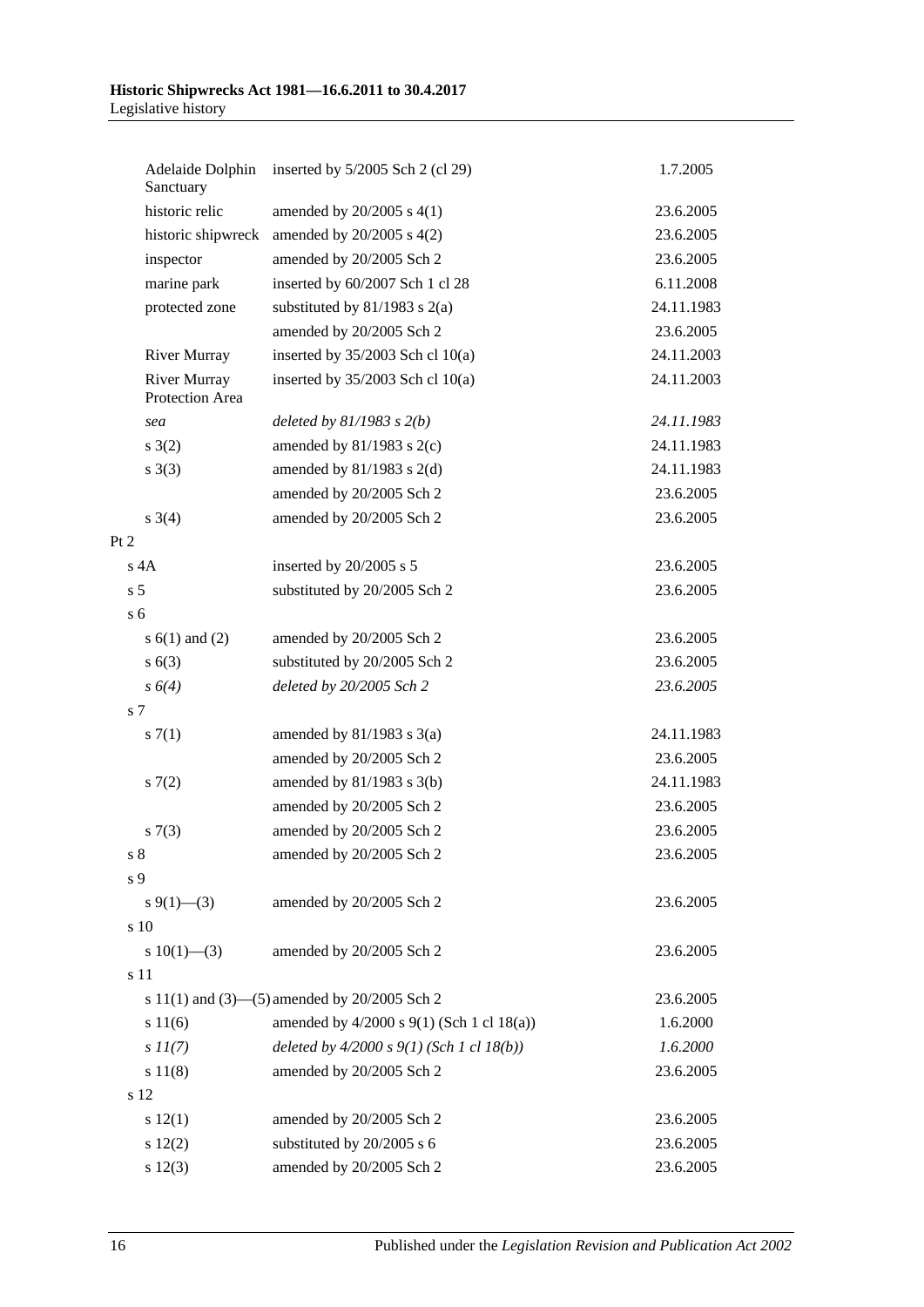| s 13                                   |                                                          |            |
|----------------------------------------|----------------------------------------------------------|------------|
| s 13(1)                                | amended by 20/2005 Sch 2                                 | 23.6.2005  |
| s 13(2)                                | amended by 81/1983 s 4                                   | 24.11.1983 |
| $s$ 13(3)                              | deleted by 20/2005 Sch 2                                 | 23.6.2005  |
| s 14                                   |                                                          |            |
| s $14(1)$ and $(2)$                    | substituted by $20/2005$ s $7(1)$                        | 23.6.2005  |
| $s\ 14(3)$                             | amended by 20/2005 s 7(2)                                | 23.6.2005  |
| s 14(3a)                               | inserted by $20/2005$ s $7(3)$                           | 23.6.2005  |
| s 15                                   |                                                          |            |
| s $15(1)$ and (3)                      | amended by 20/2005 Sch 2                                 | 23.6.2005  |
| s 15(3a)                               | inserted by 35/2003 Sch cl 10(b)                         | 24.11.2003 |
|                                        | substituted by 60/2007 Sch 1 cl 29                       | 6.11.2008  |
| $s\,15(3b)$                            | inserted by $35/2003$ Sch cl $10(b)$                     | 24.11.2003 |
|                                        | amended by 20/2005 Sch 2                                 | 23.6.2005  |
|                                        | deleted by 60/2007 Sch 1 cl 29                           | 6.11.2008  |
| $s$ 15(3c) and (3d)                    | inserted by 5/2005 Sch 2 (cl 30)                         | 1.7.2005   |
|                                        | deleted by 60/2007 Sch 1 cl 29                           | 6.11.2008  |
| s 15(5)                                | amended by 20/2005 Sch 2                                 | 23.6.2005  |
| s 15A                                  | inserted by 11/2011 s 40                                 | 16.6.2011  |
| s 16                                   | amended by 20/2005 Sch 2                                 | 23.6.2005  |
| s 17                                   |                                                          |            |
| s $17(1)$ —(3)                         | amended by 20/2005 Sch 2                                 | 23.6.2005  |
| s 18                                   |                                                          |            |
| s 18(2)                                | amended by 20/2005 Sch 2                                 | 23.6.2005  |
| $Pt\,3$                                |                                                          |            |
| s 20                                   |                                                          |            |
| (5)                                    | s $20(1)$ , $(2)$ , $(4)$ and amended by $20/2005$ Sch 2 | 23.6.2005  |
| s 21                                   |                                                          |            |
| $s\ 21(1)$ - (3)                       | amended by 20/2005 Sch 2                                 | 23.6.2005  |
| s 22                                   |                                                          |            |
| s $22(1)$ , $(2)$ and<br>$(4)$ — $(7)$ | amended by 20/2005 Sch 2                                 | 23.6.2005  |
| s 23                                   |                                                          |            |
| $s$ 23(2) and (3)                      | amended by 20/2005 Sch 2                                 | 23.6.2005  |
| s 24                                   |                                                          |            |
| s $24(1)$ and $(3)$                    | amended by 20/2005 Sch 2                                 | 23.6.2005  |
| s <sub>25</sub>                        | deleted by 20/2005 s 8                                   | 23.6.2005  |
| s26                                    |                                                          |            |
| $s \, 26(2)$                           | amended by 20/2005 Sch 2                                 | 23.6.2005  |
| s 27                                   | substituted by 20/2005 Sch 2                             | 23.6.2005  |
| s 28                                   |                                                          |            |
| $s\,28(3)$                             | amended by 20/2005 Sch 2                                 | 23.6.2005  |